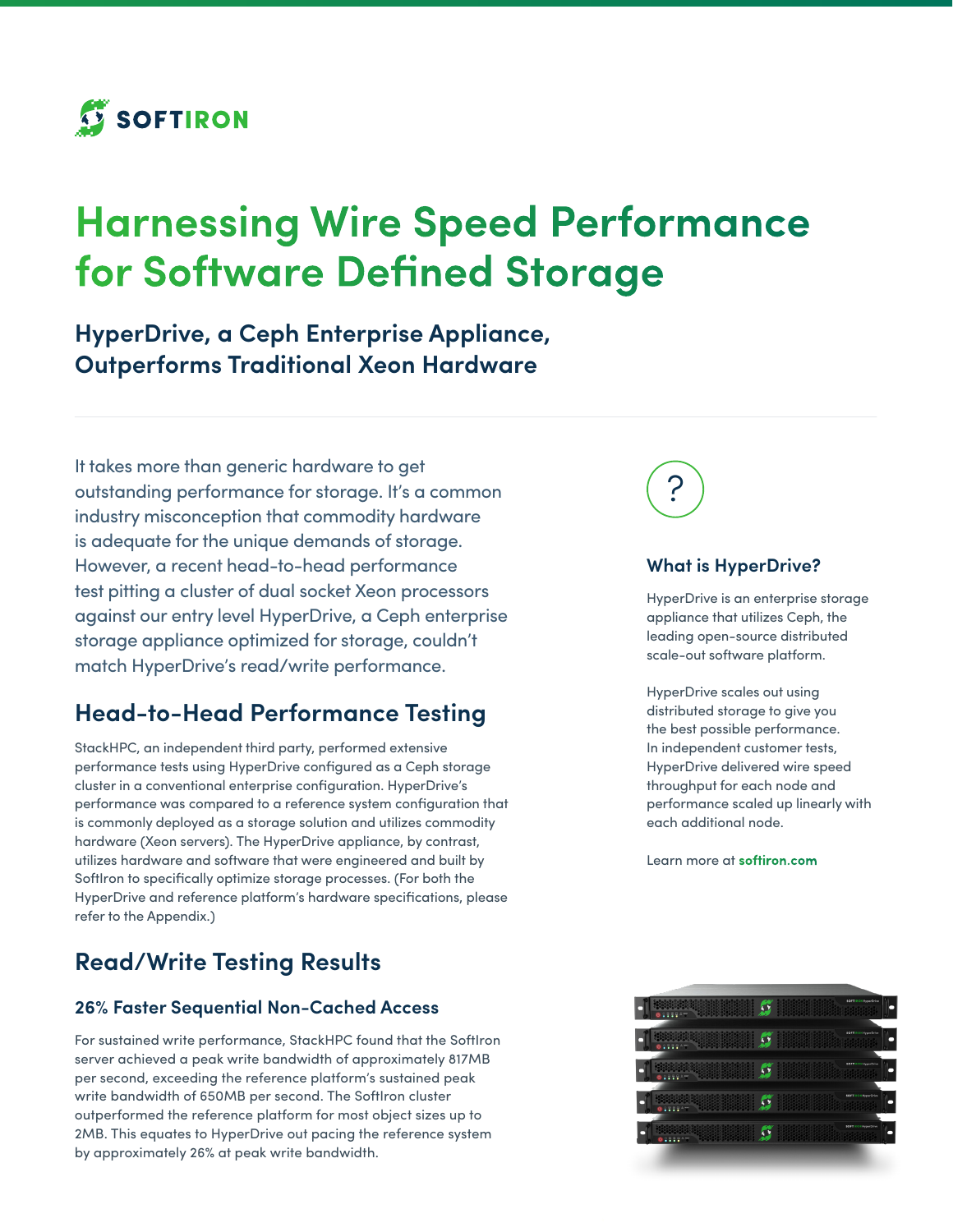

#### **44% Faster Random Cached Access**

For cached access, the SoftIron system again demonstrated write performance that was particularly strong for smaller objects. In this pattern of access, the SoftIron cluster had a peak write bandwidth of 606 MB per second and the reference platform had a peak write bandwidth of 740 MB per second.

The SoftIron read performance was very strong, peaking at 3300 MB per second, far exceeding the reference platform's peak read bandwidth of 2294 MB per second, an astounding 44% faster than the reference system.



#### **Testing Conclusions**

The SoftIron Ceph platform delivered very strong performance in a number of areas. It was particularly strong at servicing object reads that have good cache locality. In this scenario, the SoftIron Ceph platform was approaching approximately wire

speed, simultaneously, from every OSD server. The SoftIron Ceph platform's write performance was mostly at or above the level of the well-specified reference platform.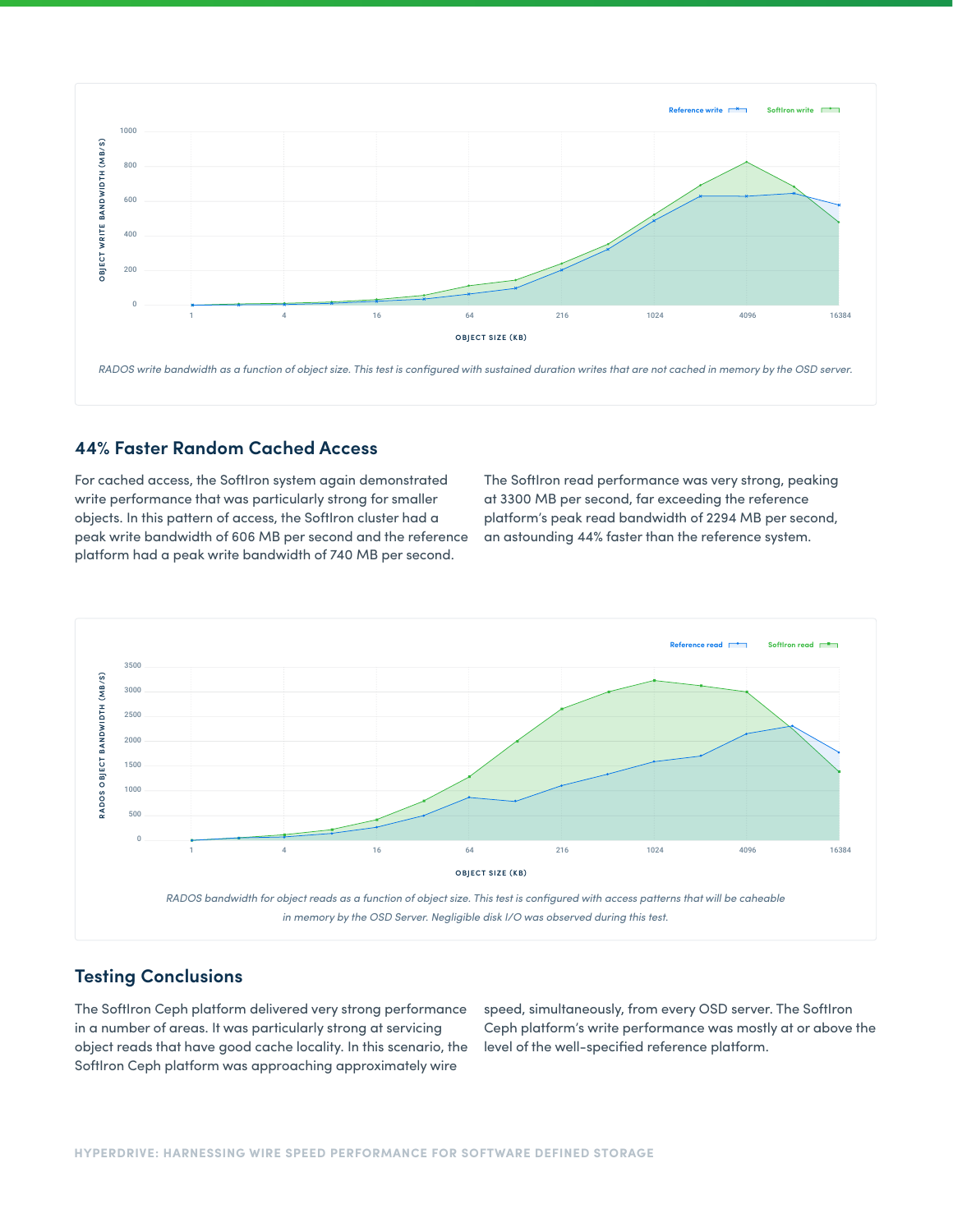## **What Makes HyperDrive so Fast?**

After reviewing these results, your next question might be: What makes HyperDrive so fast? There are a few unique factors that set HyperDrive apart from other storage solutions.



#### **Optimized Storage Hardware**

Most storage vendors buy their components from other vendors and assemble them to create a generic, non-integrated solution that's actually optimized for compute, not storage. In the end, this type of generic hardware delivers poorer performance as we saw in the test results.

SoftIron takes a diferent approach: both HyperDrive's software and hardware are engineered and built by SoftIron from the ground up to do one thing extremely well: storage. The result is wire speed performance that beats the industry's hardware standard for a storage appliance.



#### **Built for Storage, Not Compute**

Most storage manufacturers build their appliances around a motherboard, processor, and then add software. SoftIron started with the software first and then engineered all of HyperDrive's hardware components to work with it. HyperDrive utilizes Ceph, the best open source storage platform, and all HyperDrive components integrate with and exploit Ceph's outstanding functionality. The result is a solution that's optimized – from the ground up – for fast storage performance.



#### **Scalable Performance**

HyperDrive scales out using distributed storage on commodity hardware. By distributing the load, you'll get the best possible performance from low cost hardware. As more HyperDrive boxes are added, read/write performance and scalability increase exponentially.

SOFTIRON Hype

## **TestDrive a HyperDrive**

Try a Ceph-Powered Scale-out Storage Cluster for 90 Days. No Commitment. Cancel anytime.

**[softiron.com](http://softiron.com/testdrive)/testdrive**